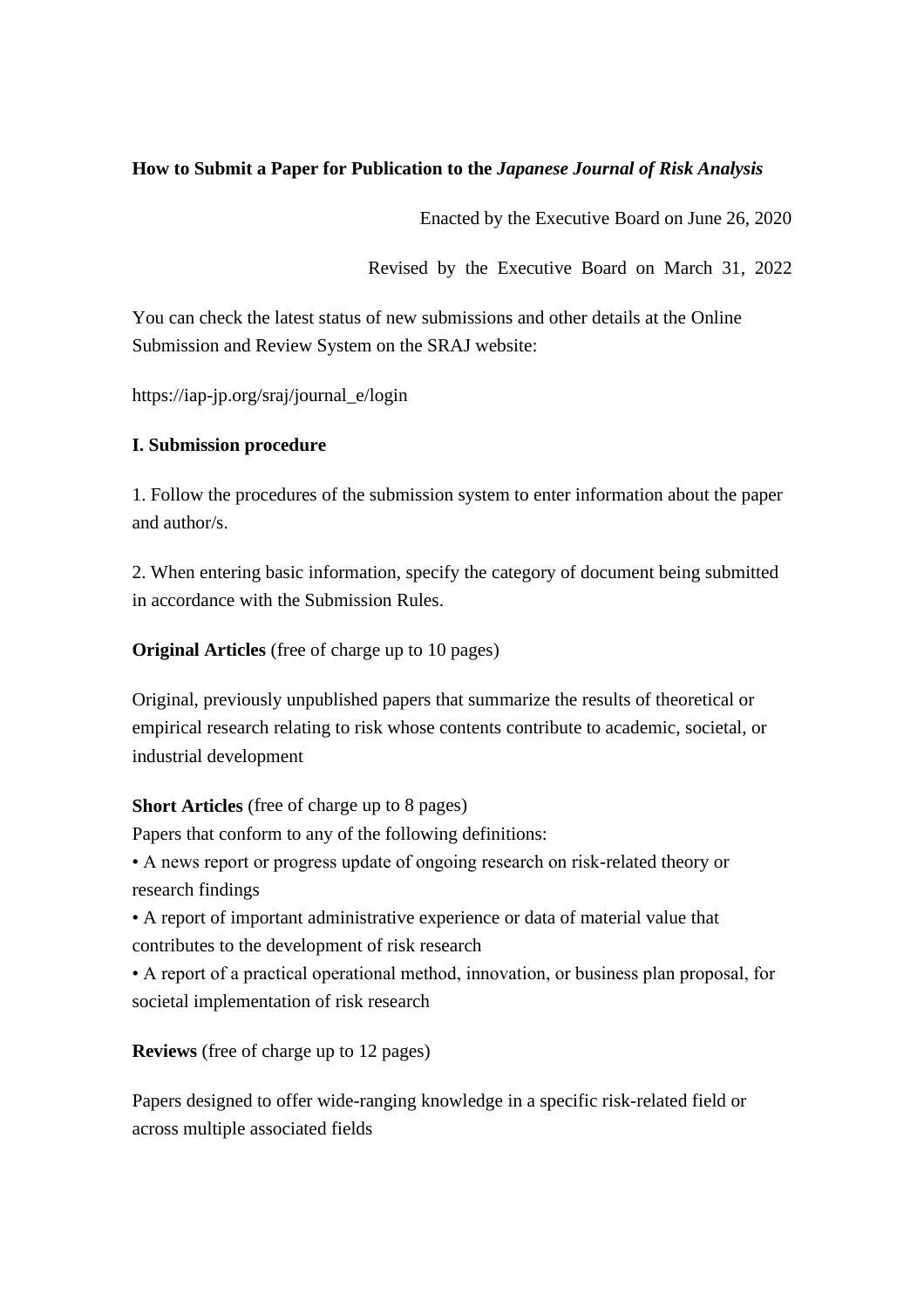## **Topics** (free of charge up to 8 pages)

• Topical reports about risk-related research, assessment, technology, business, or relevant academic societies

• Reports of the contents of sessions of the Annual Conference of the SRAJ or other risk-related symposium

**Letter to Editors** (free of charge up to 10 pages)

Letters expressing opinions and thoughts relating to risk, comments on papers published in the Journal, or minor additions or corrections to one's own paper

**Book Reviews** (free of charge up to 4 pages)

Reports about books or publications relating to risk

# **Any other type of requested manuscript (not listed above) should be sent directly to the Editorial Secretariat and Editor-in-Chief or to your editor-in-charge.**

3. When you enter your manuscript information, select at least one field to describe the contents of the manuscript. The Editorial Committee member in charge and reviewers will be assigned based on this selection. Select "Not applicable" only in the case of Editorial or Book Reviews.

- o Environmental and health risk
- o Climate change and disaster risk
- o Engineering and technology risk
- o Economic and insurance risk
- o Infectious disease risk
- o Systemic risk
- o Ecological risk
- o IT and cyber risk
- o Risk perception and communication
- o Risk analysis and assessment methods
- o Risk management and risk policy
- o Risk governance
- o Regulatory science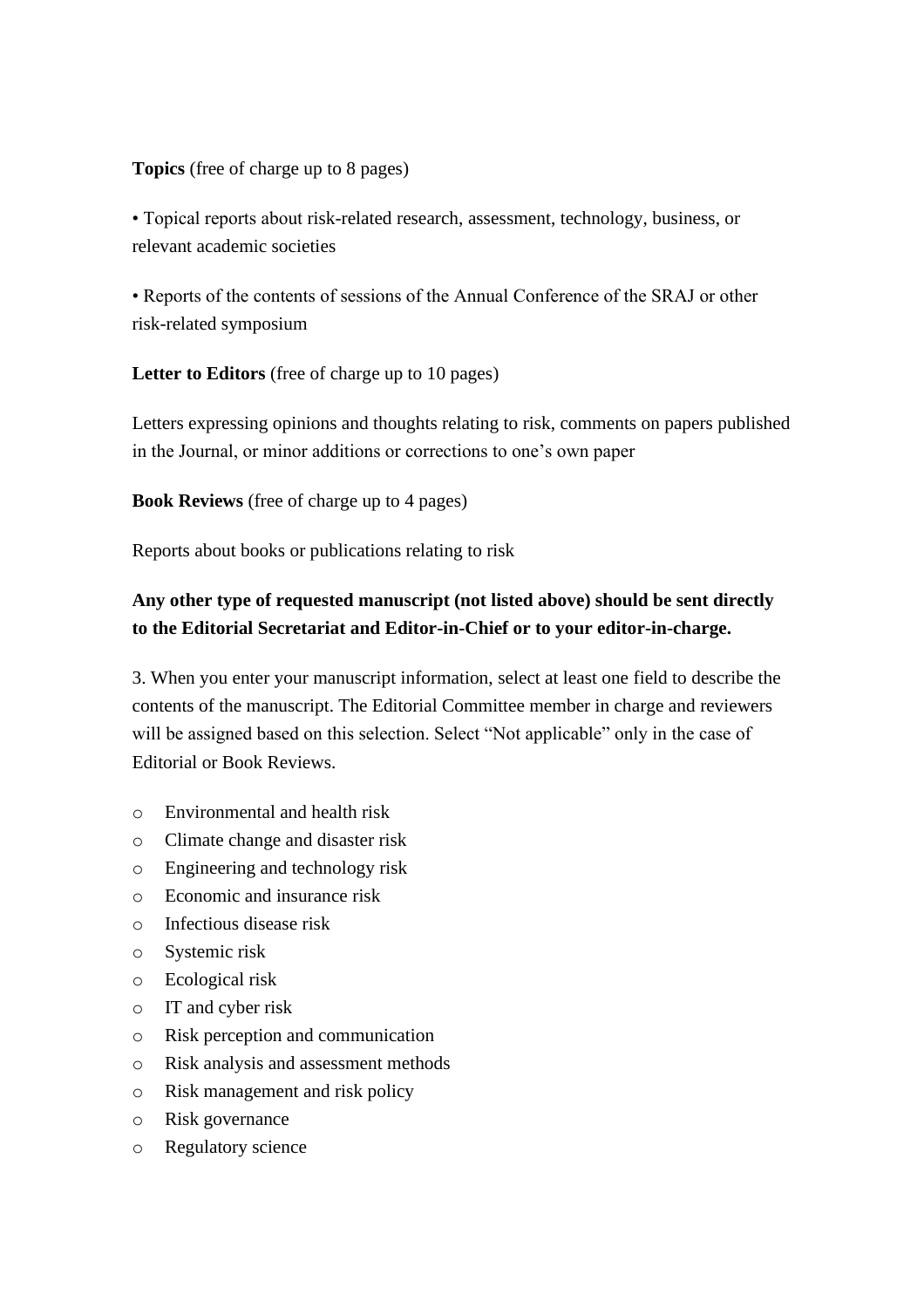- o Risk comparison and risk trade-off
- o Risk countermeasures and crisis management
- o Societal implementation of risk analysis
- o Other risk analysis-related topics

4. After creating the manuscript (in MS Word) in accordance with the Manuscript Preparation Guidelines (including the main text, title, abstract, and keywords), convert the file to PDF format. Make sure to upload the manuscript as a PDF file.

Note 1) For some types of submitted documents, the review process will be conducted blindly. For this reason, make sure to delete the names and affiliation information of all authors before converting the file to PDF. Also, take care to delete names and affiliations from the properties of the PDF file before submitting it.

5. After it is confirmed that the manuscript has been submitted in accordance with the Submission Rules and Manuscript Preparation Guidelines, the Editorial Secretariat will officially receive the manuscript, assign it a Submission No., and send a receipt notification to the contributor by email.

6. The Editorial Committee decides whether to start reviewing the document. If a document is judged to require peer review, an Editorial Committee member (editor-incharge) will be assigned to lead the review and the peer review process will begin. You can check the status of a review by logging into the Online Submission and Review System on the SRAJ website.

Note 2) Contributors should carefully read the Submission Rules and Manuscript Preparation Guidelines and prepare their manuscript in accordance with the instructions. If you send a manuscript that does not comply with the rules and guidelines, you will create unnecessary work for editorial staff and you yourself will have to make additional effort to revise the manuscript. The publication of the submitted document will also be delayed.

# **II. Process after submission (in case of Original Articles, Short Articles, and Reviews)**

1. Communication of review results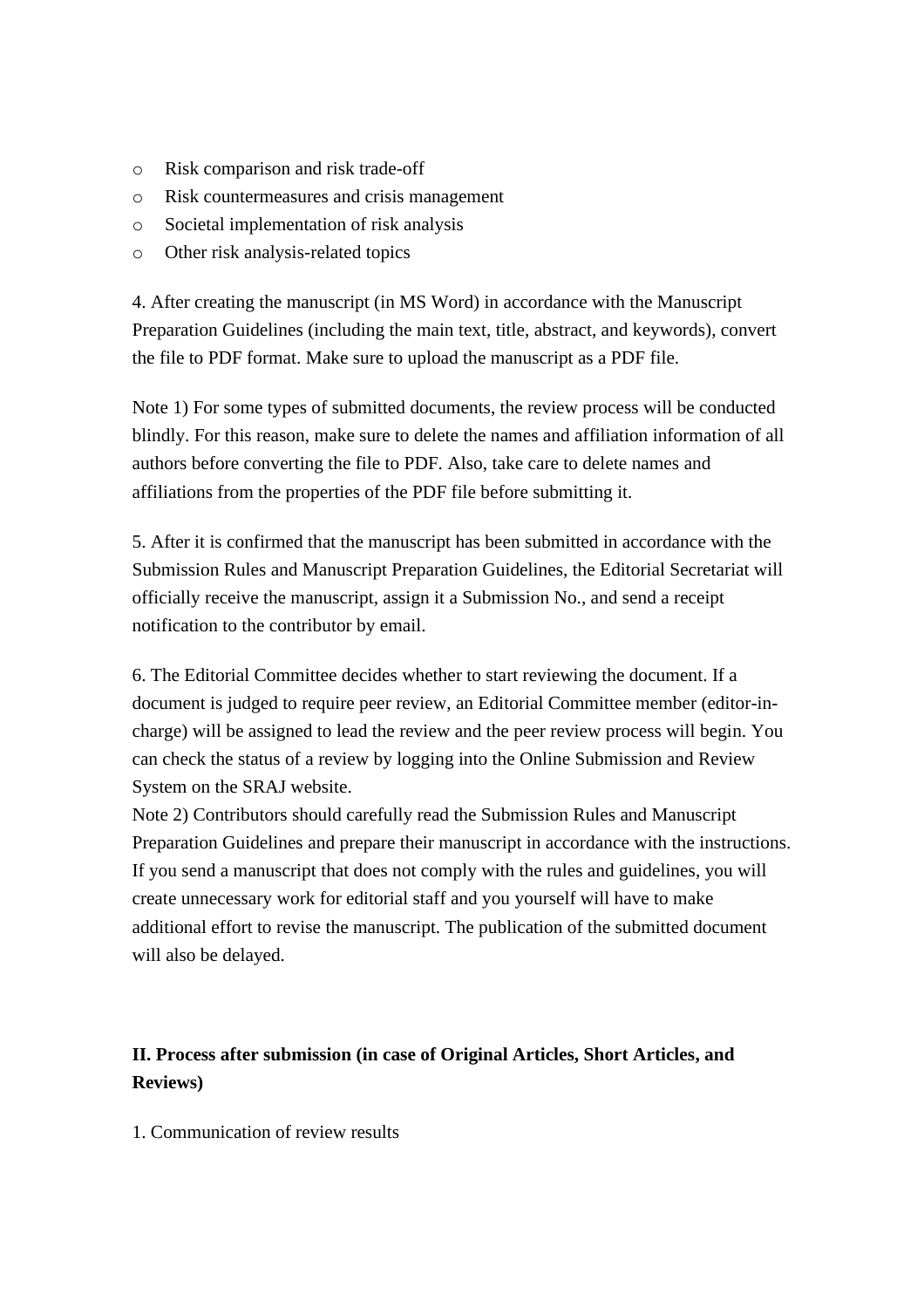Manuscripts are reviewed by reviewers engaged by the Editorial Committee. (As a rule, two reviewers are engaged), but if there is a difference of opinion about acceptance or rejection, one more reviewer will be added.) The review process will be conducted anonymously. The Editorial Committee will make one of the following decisions (A to D) based on the results of the review.

## A: Accept the manuscript as is (accept)

B: Accept the manuscript after a minor revision is made in response to the comments of peer reviewers (minor revision)

C: Re-review the manuscript after it is significantly revised in response to the comments of peer reviewers (major revision)

### D: Reject the manuscript (reject)

It is not possible to publish the paper in the *Japanese Journal of Risk Analysis* by making only minor revisions that can be completed in a short time. (In this case, reviewers' comments will be sent to you, so make sure to examine them. We strongly recommend that you revise the paper and resubmit it. The manuscript will be considered a new submission.)

#### 2. Notifications (email)

You will be sent a notification email to your registered email address according to the outcome (A to D) at the following times. In the case of A (accept), when proofreading is completed; in the case of B (minor revision), when a revised manuscript is requested; in the case of C (major revision), when a revised manuscript is requested; and in the case of D (reject), when rejection is confirmed. Note that the acceptance (date) of the paper will be established when the review is completed in the case of A and when the revised manuscript has been submitted and the response to the review results is judged to be satisfactory in the case of B.

(If a revised manuscript is not submitted, a reminder will be sent to the registered email address in the fourth month. After six months have passed, the manuscript will be deleted from the system.)

## 3. Submitting a manuscript for printing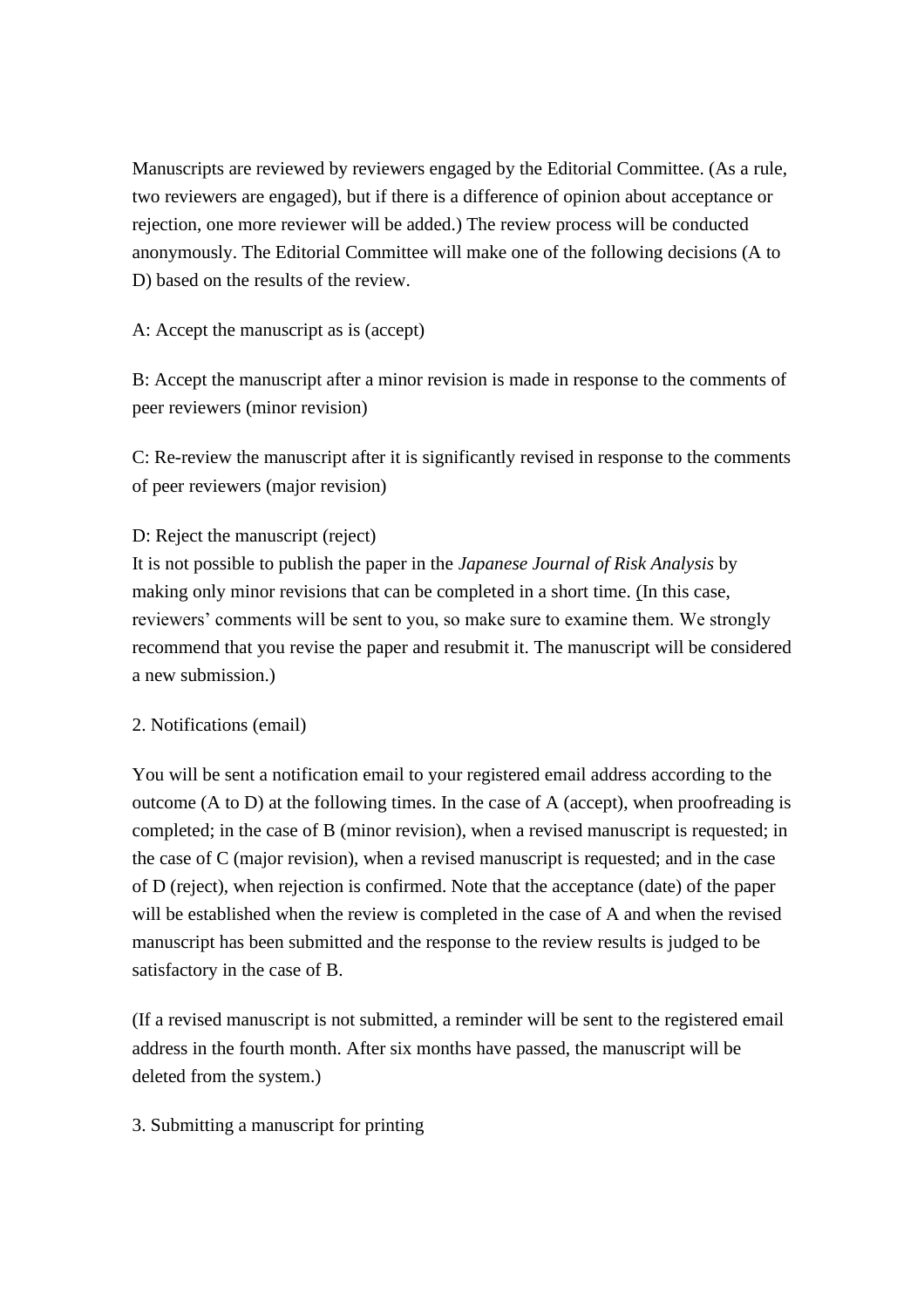Accepted manuscripts should be revised for layout and appearance by changing the format according to the Manuscript Preparation Guidelines (e.g., how to write references) and then sent to the SRAJ Editorial Secretariat <srajedit@kokusaibunken.jp> as an email attachment instead of using the Online Submission and Review System. The subject of the email should be "Society for Risk Analysis Japan Paper Submission SRA XXXX (Submission No.)." Whenever you contact the Editorial Secretariat, make sure to quote the applicable Submission No. Please make the layout or appearance-related revisions promptly, in accordance with the instructions of the Editorial Secretariat. If the submission is not completed by the specified deadline, acceptance will be canceled.

## 4. Journal publication

Accepted papers will be published in the next (possible) issue of the *Japanese Journal of Risk Analysis*.

#### **III. Peer review process**

1. Peer reviews and other reviews are conducted by the Review Committee Chair, the editor-in-charge, and reviewers.

2. Reviewers are selected for each paper by the Review Committee Chair and the editorin-charge. Manuscripts that do not require peer review are reviewed by the Editor-in-Chief and the Review Committee Chair.

3. The Editorial Committee will confirm whether a submitted paper is subject to peer review as a *JJRA* paper.

4. If a paper is subject to peer review, the Editor-in-Chief will assign a member of the Editorial Committee to serve as the editor-in-charge of the paper.

5. The editor-in-charge will check the information about the paper and the paper for review (manuscript), and request candidate reviewers to review the paper. (As a rule, there are two reviewers, but if there is a difference of opinion regarding acceptance or rejection, one more reviewer will be added.)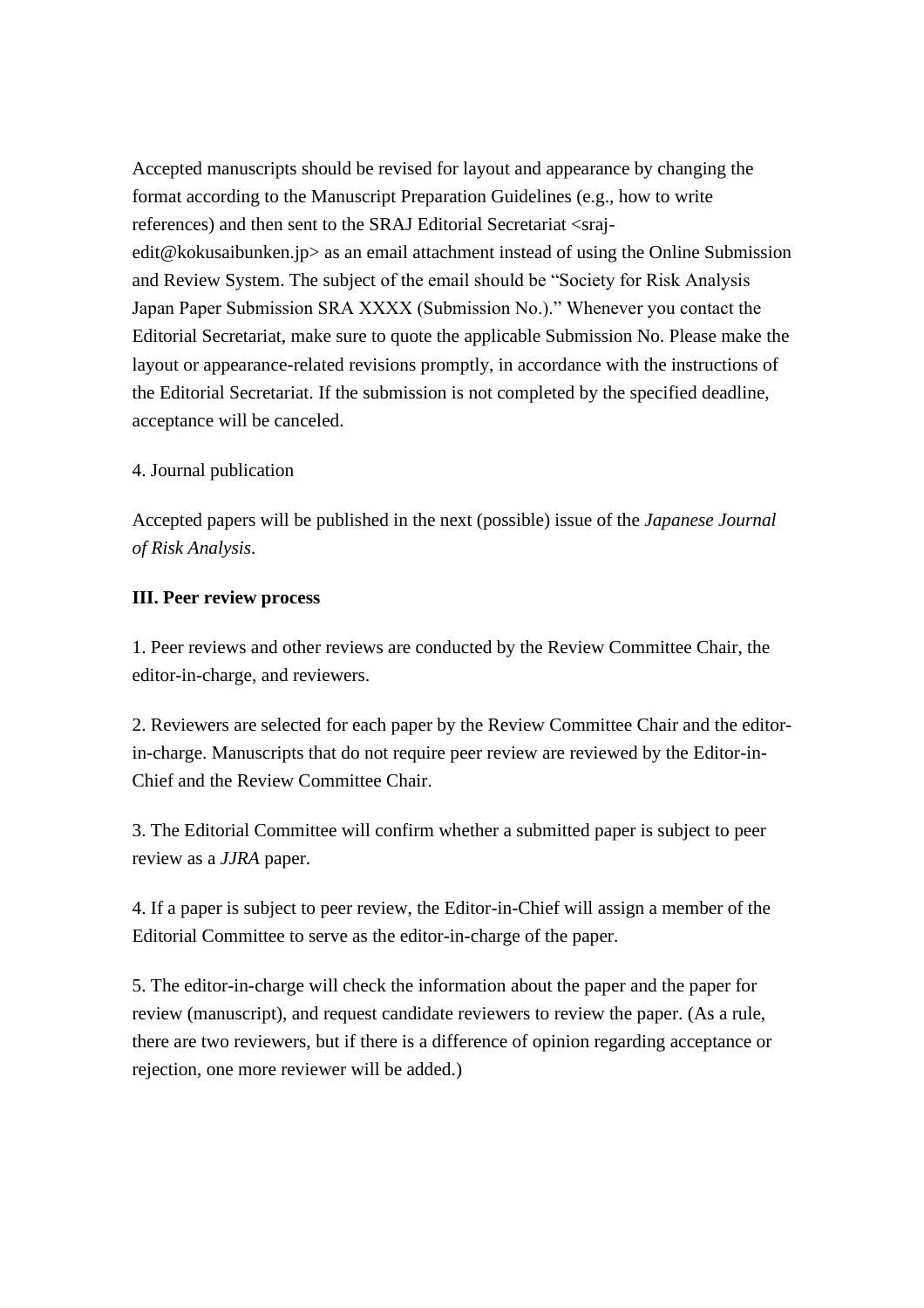6. The candidate reviewers will view the abstract of the paper for review by clicking a URL in an email from the editor-in-charge. From the same website, they will then reply to indicate whether they accept or reject the review.

7. Reviewers who accept to undertake the peer review will be able to download detailed information about the paper for review.

8. The reviewers start reviewing the paper.

9. When the reviewers finish their reviews, they will create a report on the website dedicated to reviewers. If they have any comments, they can write them in the comments field before uploading their review report.

10. The editor-in-charge checks the review report and the comments of the reviewers and in some cases adds his/her own additional comments, before making a review decision (accept / minor revision / major revision / reject).

11. If a revision is requested, the author will send the revised manuscript to the editorin-charge by email at a later date.

## **IV. Guide to Reviewing Research Papers (Original Articles/Short Articles) (for reviewers)**

1. Reviews and inquiries

Peer reviewers should consider the following matters.

(1) Is the scope of the paper appropriate for this journal (scope)?

(2) Are there any obvious errors (correctness)?

(3) Does the paper contribute to academic, societal, or industrial development (usefulness)?

(4) Is the paper easy to understand (clarity)?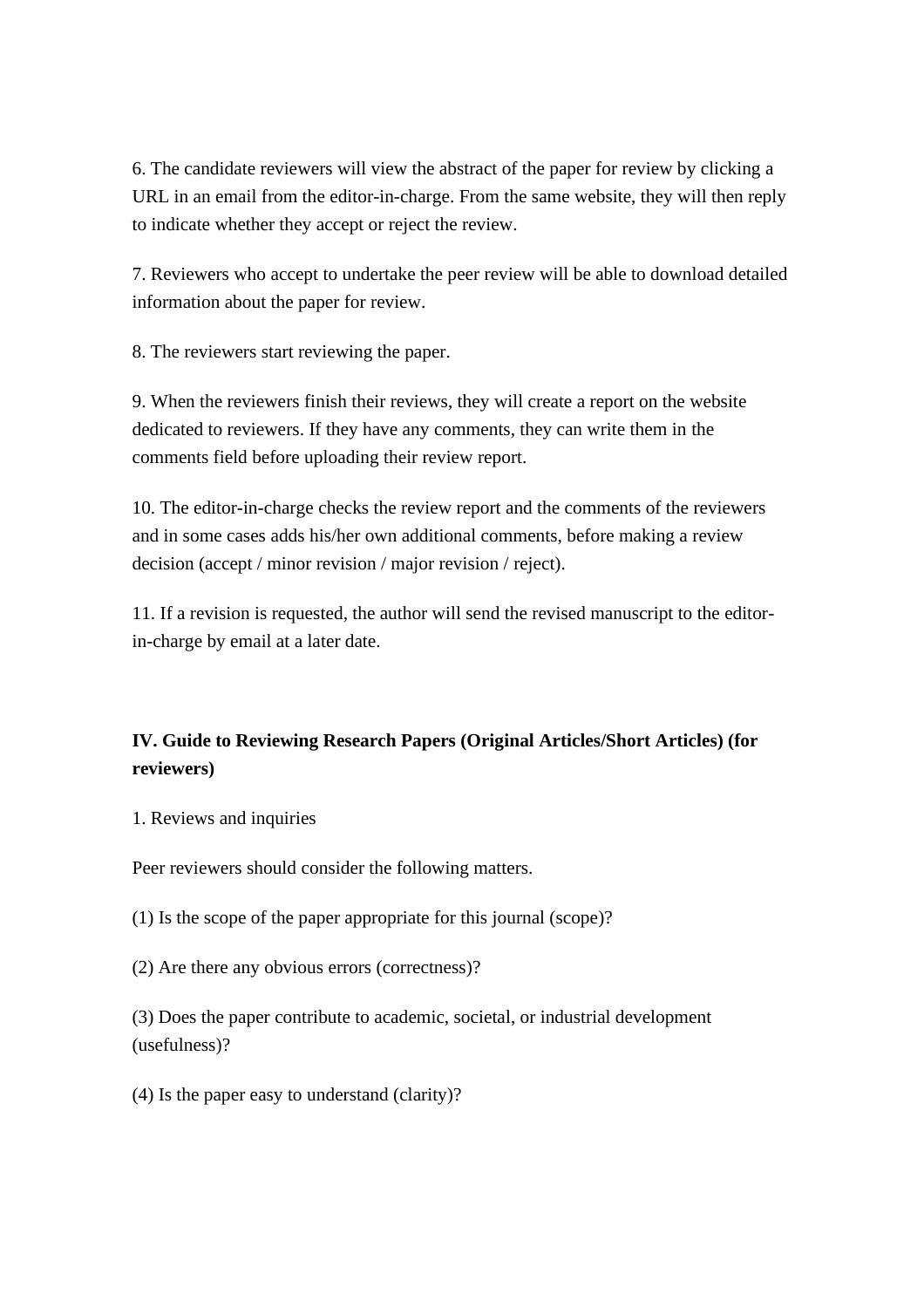(5) (Especially for Original Articles) Does the paper contain any new or novel elements (originality)?

## **It is the policy of this Journal to actively accept academic reports as well as reports with interdisciplinary content that include societal or industrial applications.**

Considering the interdisciplinary nature of risk research (the purpose for which the SRAJ was established), when making judgments, special attention should be paid to whether the paper can be understood by researchers and readers in other fields. (It may be necessary to include advice or recommendations on issues of expression, e.g., summarization style, use of idiomatic language). Since the inquiry needs to consider deficiencies in the paper, be careful not to provide excessive guidance about content, such as requesting new descriptions that deviate significantly from the contents of the submitted manuscript. Also, to reduce the number of days required for reviewing, do not omit any questions in your initial inquiry. As a rule, you should reach a conclusion on acceptance or rejection in no more than two reviews.

### 2. Returning papers

If more than one reviewer finds a paper unacceptable in accordance with criterion (1) in the previous section, the paper will be returned. When a paper is returned, the reasons for the judgments made independently by the reviewers will be attached. For this reason, please cooperate by observing the following points.

(1) Indicate the reason for rejection in a document, using easy-to-understand language. (2) If the contents of the paper are publicly known or have been published previously, make sure to provide specific references as evidence.

(3) Take care to avoid subjective and personal opinions, especially in the assessment of usefulness (criterion (3) above).

## 3. Submissions to other journals

If it is found that before publication in this Journal (*JJRA*) a paper with the same contents has been submitted to another "public publication," the paper will not be published in the Journal, as a rule. However, the definition of "public publication" here includes domestic and foreign books, journals, and the bulletins of a government agency, educational institution, company, etc., and, as a rule, it excludes any materials like abstracts or proceedings for oral presentations at academic conferences or study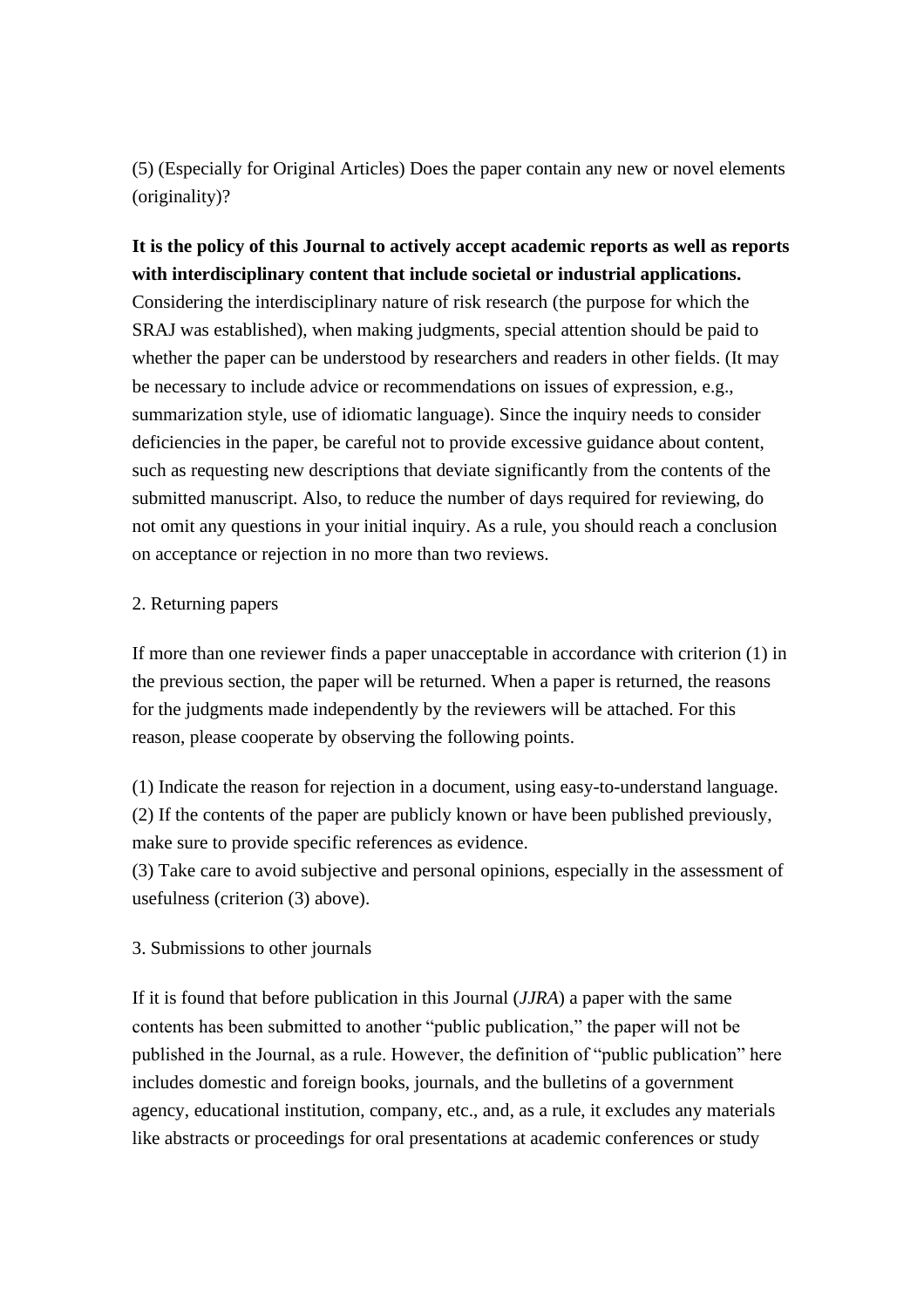meetings of the SRAJ or other academic societies, and materials similar to patent gazettes and other kinds of patent publications.

4. Judgment results by criteria

The overall judgment should be selected using the review system. For details about judgment results by criteria, refer to "Overall Assessment" below and describe the reason for your review results in the free-response field on the system.

#### **Overall assessment**

(1) (Especially for Original Articles) Is there originality? (any new contents? / any advances in generality or practicality? / even if results are as expected, is there any significant point of verification?)

(2) Is the paper useful (academic/societal/industrial)?

(3) Does the paper offer any new theories, experimental techniques, technologies, etc., worthy of attention?

(4) Is the title of the paper appropriate?

(5) Are the contents of the abstract sufficient?

(6) Is the paper too long for the contents it offers?

(7) Is the text of the paper clearly written and does the paper offer sufficient detailed information (about purpose/significance/results/assumptions and conditions/logic and calculation process/figures and tables, etc.)?

(8) Is the scientific terminology appropriate?

(9) Are the logic, formulas, and experimental procedures scientifically reliable enough?

(10) Are all of the research findings that need to be reported included in the paper, or is only a part of the research reported?

5. Reviewer comments (introduction and suggested revisions)